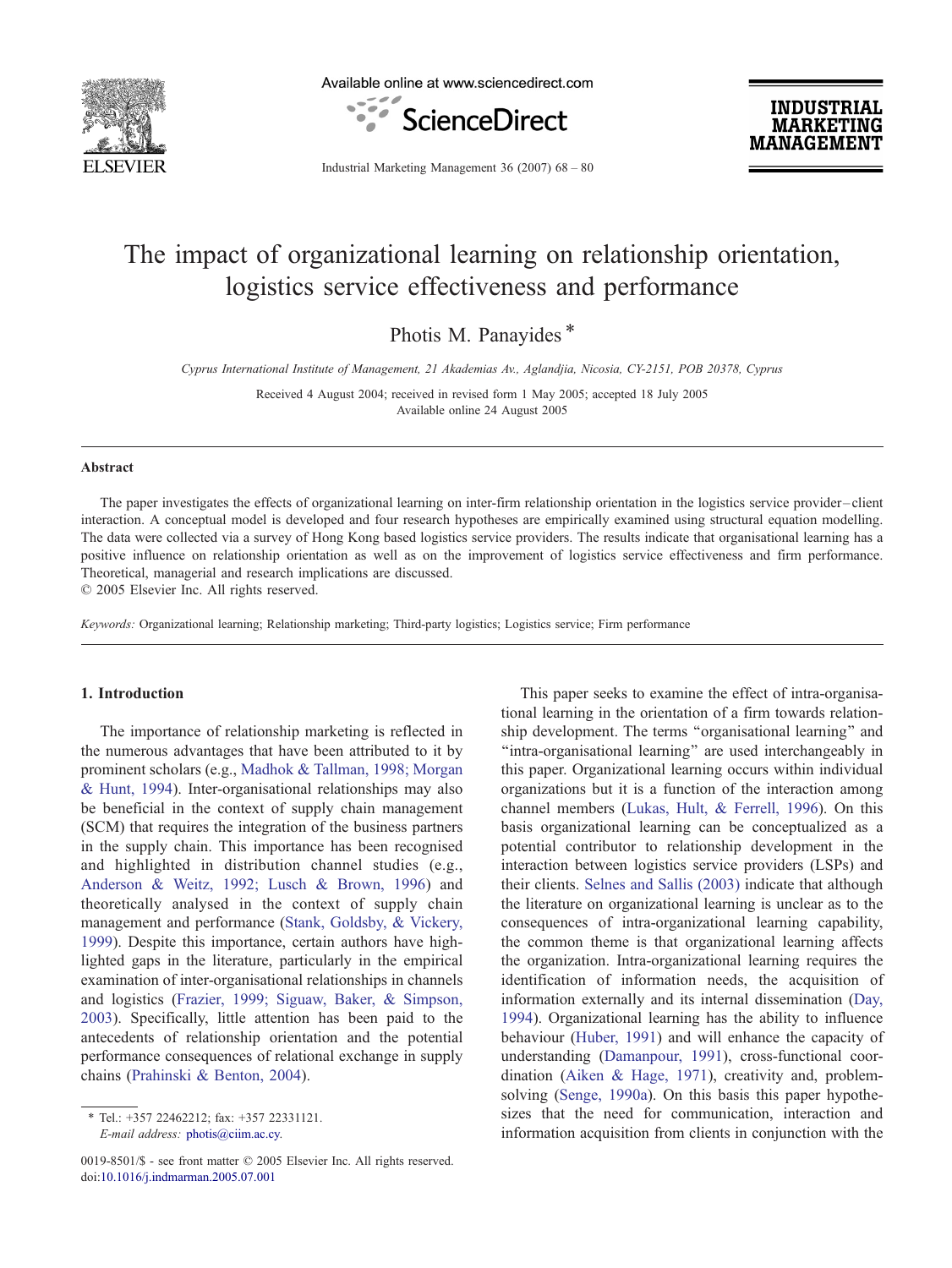values instilled by intra-organisational learning (e.g., enhanced ability of understanding, cross-functional interaction, creativity, problem solving abilities) will influence behaviour and orientation towards the formation of relationships at the inter-organisational level in the supply chain context.

A number of scholars have acknowledged the importance of examining organisational learning as an influence of behaviour change and performance improvement ([Hult,](#page--1-0) Ferrell, & Hurley, 2002; Hult, Hurley, Giunipero, & Nichols, 2000; Hult, Nichols, Giunipero & Hurley, 2000; Slater & Narver, 1995). Despite the acknowledgement in the marketing field that organisational learning is an important strategy for competitive advantage ([Baker & Sinkula, 1999;](#page--1-0) Hult, Hurley et al., 2000; Hult, Nichols et al., 2000) few studies have been devoted to the empirical testing of the effects of organisational learning and certainly none in the testing of organisational learning as an antecedent to relationship orientation in supply chains.

The recent trend towards the outsourcing of the logistics activities has given prominence to the concept of third party logistics service providers (LSPs). An LSP is defined as a provider of industrial logistics services that performs the logistics functions on behalf of their clients ([Coyle,](#page--1-0) Bardi, & Langley, 1996). Despite the importance of LSPs, particularly in terms of the potential impact of this organisational adjustment to effectiveness and performance in supply chains, there have been few studies analysing the relationship between LSPs' strategies and performance ([Lai, 2004\)](#page--1-0).

In an attempt to address the aforementioned gaps in the literature, the purpose of this research is to empirically assess the role of organisational learning as an antecedent to relational orientation in LSP –client relationships and the potential influence on logistics service effectiveness and firm performance. The paper also examines the effect of logistics service effectiveness on performance in supply chains. It is envisaged that attention to LSP –client relationships and the resulting performance implications will have significant practical and theoretical contributions.

In the next section, the theoretical framework underpinning the conceptual inter-relationships is presented and four testable hypotheses are proposed. The research methodology is then presented, which includes sampling and measurement before analysing the data collected from a sample of Hong Kong based LSPs. Following this, a discussion of the results and implications for theory, practice and further research are highlighted.

### 2. Theory and hypotheses

#### 2.1. Conceptual framework

The concept of SCM has come to re-enforce the subject of logistics with a more comprehensive treatment that spans the entire value system from suppliers to customers ([Handfield & Nichols, 2004\)](#page--1-0). The Council of Logistics Management has defined SCM as ''encompassing the planning and management of all activities involved in sourcing and procurement, conversion and all logistics management activities. Importantly it also includes coordination and collaboration with channel partners, which can be suppliers, intermediaries, third party service providers, and customers''. The definition suggests that central in SCM is the management of close inter-firm relationships which are essential for achieving higher supply chain performance. In fact it has been specifically recognised that to create a competitive advantage, SCM is increasingly emphasizing inter-organisational coordination of activities ([Ballou, Gilbert, & Mukherjee, 2000\)](#page--1-0). Since inter-organisational relationships are central in industrial supply chains, it is worthwhile to consider empirically potential antecedents as well as effectiveness and performance consequences of relationships.

It is conceptualised in this paper that organisational learning within the LSP's firm will have a positive impact on relationship development in the LSP –client exchange that will improve effectiveness in the delivery of the logistics service and as a consequence firm performance of the LSP. In addition, that organisational learning will influence directly the LSP's ability to deliver the logistics service effectively. The conceptual framework is depicted in Fig. 1.

## 2.2. Construct definitions

Organisational learning refers to the organisation-wide activity of creating and using knowledge to enhance competitive advantage. This includes obtaining and sharing information about customer needs, market changes and competitors actions ([Hurley & Hult, 1998; Moorman &](#page--1-0) Miner, 1998). Organisational learning influences what kind of information is gathered and how it is interpreted, evaluated and shared ([Moorman & Miner, 1998; Sinkula,](#page--1-0) Baker, & Noordewier, 1997). Unlike market-orientation, organizational learning is characterized by the presence of an intra-organizational culture that values learning man-



Fig. 1. Conceptual framework of the study.